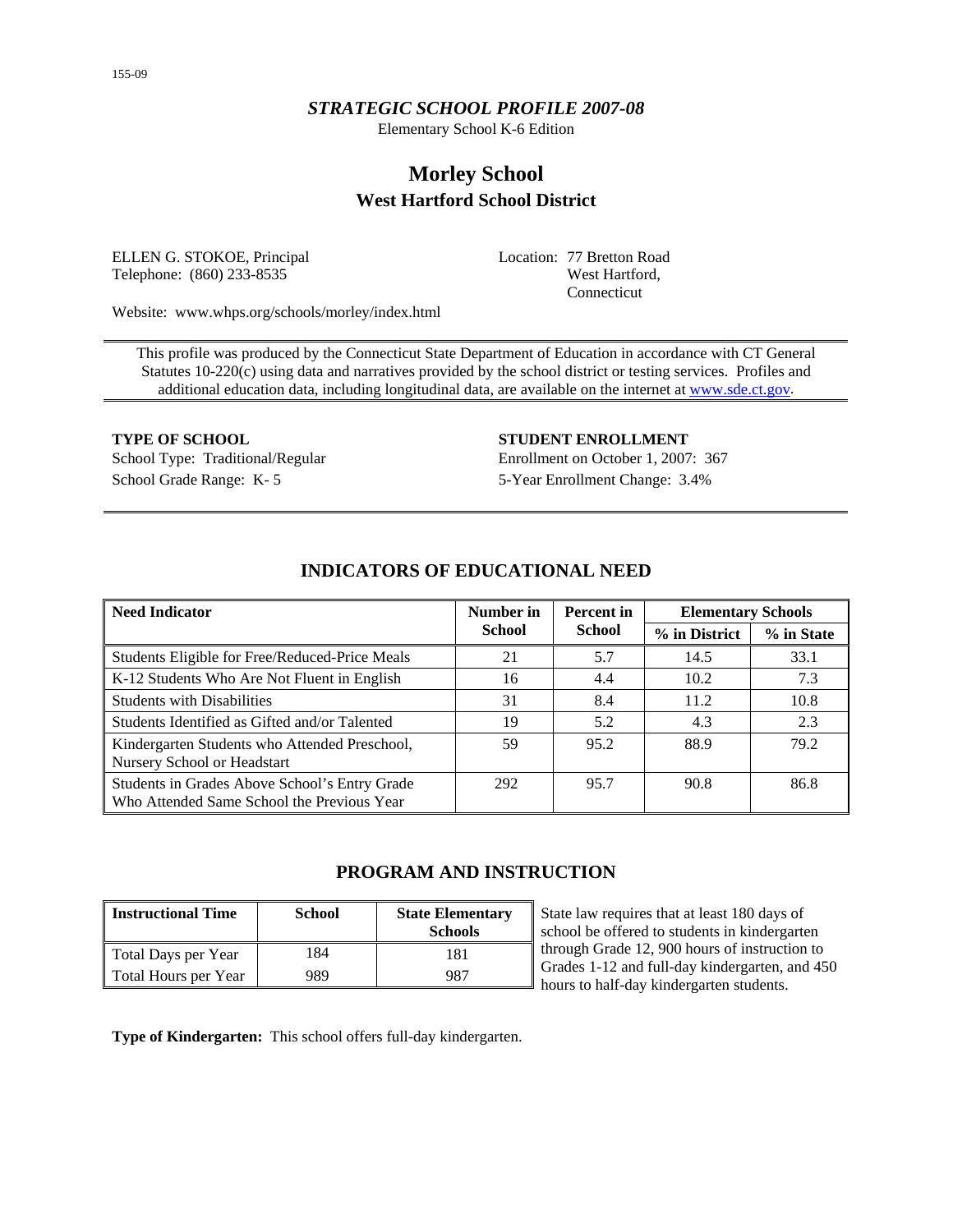| <b>Average Class Size</b> | <b>School</b> | <b>District</b> | <b>State</b> |
|---------------------------|---------------|-----------------|--------------|
| Kindergarten              | 20.7          | 19.7            | 18.1         |
| Grade 2                   | 18.3          | 20.7            | 19.3         |
| Grade 5                   | 20.7          | 22.7            | 20.9         |

| <b>Estimated Hours of Instruction Per Year in Selected Subject Areas</b> |                   |              |  |  |  |
|--------------------------------------------------------------------------|-------------------|--------------|--|--|--|
| Grade 5                                                                  | <b>School</b>     | <b>State</b> |  |  |  |
| Art                                                                      | 36                | 31           |  |  |  |
| <b>Computer Education</b>                                                | $\mathbf{\Omega}$ | 17           |  |  |  |
| <b>English Language Arts</b>                                             | 425               | 425          |  |  |  |
| Family and Consumer Science                                              | $\theta$          |              |  |  |  |
| Health                                                                   | 32                | 23           |  |  |  |
| Library Media Skills                                                     | 18                | 18           |  |  |  |
| <b>Mathematics</b>                                                       | 201               | 199          |  |  |  |
| Music                                                                    | 36                | 33           |  |  |  |
| Physical Education                                                       | 54                | 40           |  |  |  |
| Science                                                                  | 76                | 97           |  |  |  |
| <b>Social Studies</b>                                                    | 75                | 92           |  |  |  |
| <b>Technology Education</b>                                              | 0                 |              |  |  |  |
| World Languages                                                          | 36                | 10           |  |  |  |

#### **World Language**

Formal instruction (at least 1 hour per week) in Spanish starts in Grade K in this school. Statewide, 4.5% of elementary and middle schools that serve Grade K start world language instruction by this grade.

### **Lunch**

An average of 30 minutes is provided for lunch during full school days.

\*Interdisciplinary Approach

| <b>Special Programs</b>                                                                                                 | <b>School</b> | <b>Elementary Schools</b> |              |
|-------------------------------------------------------------------------------------------------------------------------|---------------|---------------------------|--------------|
|                                                                                                                         |               | <b>District</b>           | <b>State</b> |
| % of K-12 Students in Bilingual Education Program or Receiving<br>English as a Second Language Services                 | 4.4           | 10.1                      | 7.1          |
| % of Identified Gifted and/or Talented Students Who Received<br><b>Services</b>                                         | 100.0         | 100.0                     | 78.6         |
| % of Special Education Students Attending This School Who Spent<br>Over 79% of Their Time with Their Non-Disabled Peers | 100.0         | 75.0                      | 79.1         |

## **LIBRARY AND COMPUTERS**

| Free on-line access to   | # $\alpha$ |
|--------------------------|------------|
| periodicals, newspapers, | $%$ (      |
| and other resources is   | $%$ (      |
| available to all         | Poy        |
| Connecticut schools      | # $\alpha$ |
| through the Connecticut  |            |
| Digital Library at       | # $\alpha$ |
| www.iconn.org.           |            |
|                          |            |

| <b>Instructional Computers and Library</b>        | <b>School</b> | <b>Elementary Schools</b> |              |  |
|---------------------------------------------------|---------------|---------------------------|--------------|--|
| <b>Materials</b>                                  |               | <b>District</b>           | <b>State</b> |  |
| # of Students Per Computer                        | 3.8           | 3.5                       | 3.4          |  |
| % of Computers with Internet Access               | 100.0         | 100.0                     | 98.3         |  |
| % of Computers that are High or Moderate<br>Power | 100.0         | 99.2                      | 91.7         |  |
| # of Print Volumes Per Student*                   | 35.8          | 33.6                      | 27.7         |  |
| # of Print Periodical Subscriptions               |               | 22                        | 16           |  |

ecause a certain number of volumes are needed for a library of adequate breadth and depth, a small school may need a higher number of volumes per student.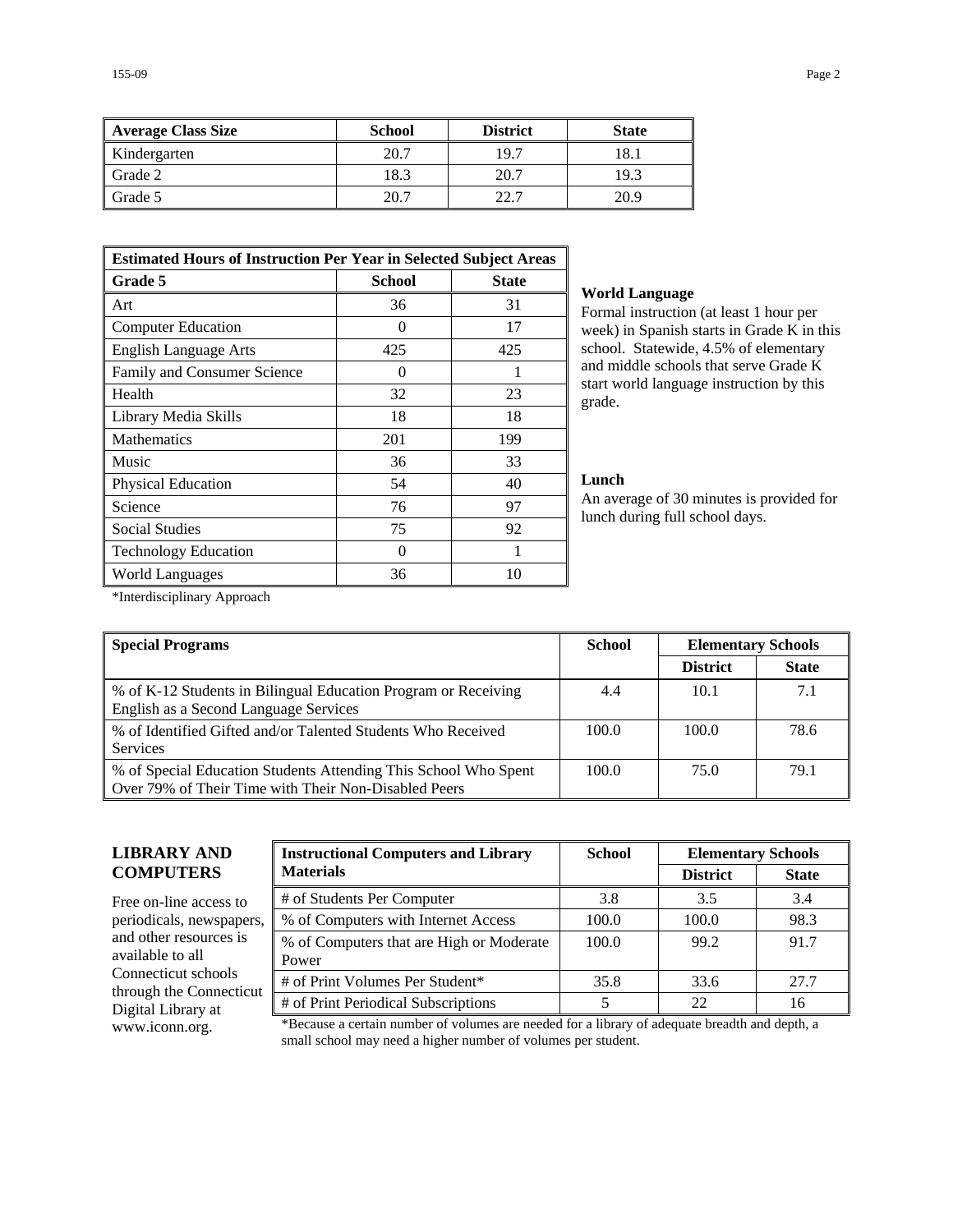## **SCHOOL STAFF**

| <b>Full-Time Equivalent Count of School Staff</b>                               |       |  |  |  |
|---------------------------------------------------------------------------------|-------|--|--|--|
| General Education: Teachers and Instructors                                     | 23.50 |  |  |  |
| Paraprofessional Instructional Assistants                                       | 3.30  |  |  |  |
| Special Education: Teachers and Instructors                                     | 1.10  |  |  |  |
| Paraprofessional Instructional Assistants                                       | 0.00  |  |  |  |
| Library/Media Specialists and Assistants                                        | 1.50  |  |  |  |
| Administrators, Coordinators, and Department Chairs                             | 1.00  |  |  |  |
| Instructional Specialists Who Support Teachers (e.g., subject area specialists) | 0.00  |  |  |  |
| Counselors, Social Workers, and School Psychologists                            | 0.80  |  |  |  |
| <b>School Nurses</b>                                                            | 1.00  |  |  |  |
| Other Staff Providing Non-Instructional Services and Support                    | 10.00 |  |  |  |

the full-time uivalent count, staff embers working rt-time in the hool are counted as fraction of full-time. or example, a acher who works delectime in a school ntributes  $0.50$  to the hool's staff count.

| <b>Teachers and Instructors</b>                      | <b>School</b><br><b>Elementary Schools</b> |                 |              |
|------------------------------------------------------|--------------------------------------------|-----------------|--------------|
|                                                      |                                            | <b>District</b> | <b>State</b> |
| Average Number of Years of Experience in Education   | 15.3                                       | 11.4            | 13.2         |
| % with Master's Degree or Above                      | 88.9                                       | 78.1            | 77.9         |
| Attendance, 2006-07: Average # of Days Absent Due to | 8.9                                        | 6.3             | 8.7          |
| Illness or Personal Time                             |                                            |                 |              |
| % Assigned to Same School the Previous Year          | 77.8                                       | 68.2            | 72.5         |

#### **HOME AND SCHOOL COMMUNICATION AND SUPPORT**

**Teacher E-Mail Addresses:** All teachers at this school have been issued e-mail addresses.

The following narrative about how this school promotes and supports parental involvement was submitted by this school.

Morley School prides itself on its home and school partnership that has earned the school a reputation for its commitment to collaboration. With the support of the PTO, staff and School Improvement Council a cohesive plan for on-going communication, home/school activities and shared decision making have enabled us to reach our goals. Communication has been a vehicle that has promoted family involvement in school life:

The Bi-Monthly Newsletter, The Morley Reader, informs families of events, curriculum updates, publishes poems/essays, and includes websites for home practice

Monthly teacher newsletters share calendar of events, curriculum focus and projects

Bi-Weekly Homework Club supports students needing extra help in grades 3-5

Weekly parent/teacher behavior and homework packets connect home/school Collaborative home/school behavior or academic contracts are developed as needed

School website gives pertinent school information with links to grade level sites

Volunteering is a key factor which bring the families and community closer together:

At the Open House before school begins, the PTO booths publicize events/programs to sign up for such as room parents, curriculum related field trips, monthly lunchtime book swaps, school breakfasts, Pet Parade, Spirit Days, artist-in-residence support, Pumpkin Night, School Dances, Game Night, the Pond House Fundraiser, and Family Picnic

Host families involve our Open Choice Hartford families in school related events

Training for parents in technology, reading and math for classroom instruction programs

School Improvement Council trains parents to facilitate the Love and Logic Program

Barnes and Noble Weekend Book Fair at Blue Back Square encourages reading at home

Support services are available for different needs such as, The Bridge, which runs a Lunch Bunch Divorce Group and offers support for family issues, Town Mentor Program

that matches community members with students in need, and the School Improvement Council that offers a Love and Logic Discipline Program to parents in K-5.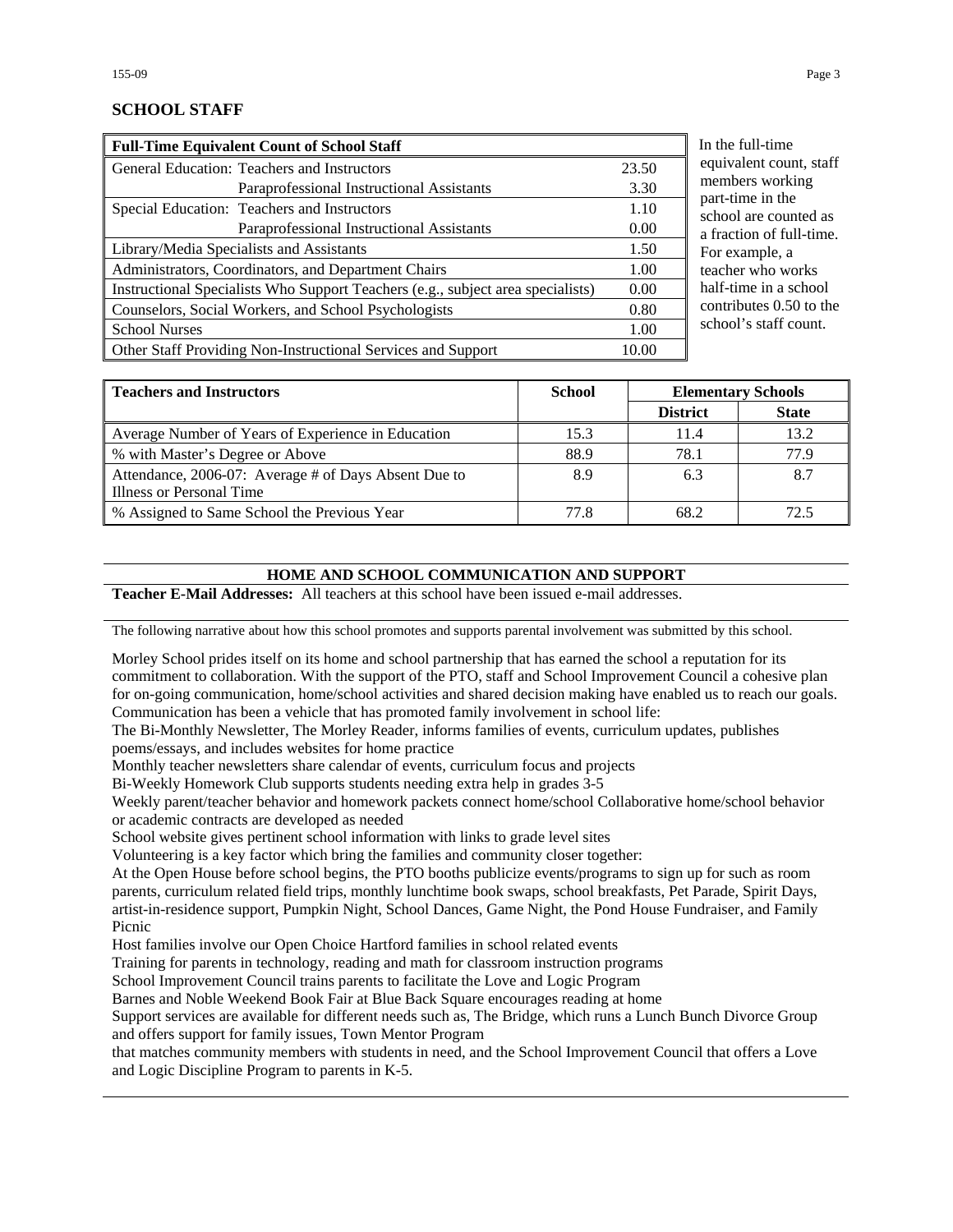| <b>Student Race/Ethnicity</b> |        |         |  |  |  |  |
|-------------------------------|--------|---------|--|--|--|--|
| <b>Race/Ethnicity</b>         | Number | Percent |  |  |  |  |
| American Indian               | 3      | 0.8     |  |  |  |  |
| Asian American                | 17     | 4.6     |  |  |  |  |
| <b>Black</b>                  | 27     | 7.4     |  |  |  |  |
| Hispanic                      | 15     | 4.1     |  |  |  |  |
| White                         | 305    | 83.1    |  |  |  |  |
| <b>Total Minority</b>         | 62     | 16.9    |  |  |  |  |

## **SCHOOL DIVERSITY**

#### **Percent of Minority Professional Staff:** 6.1%

**Open Choice:** 19 students attended this school as part of the Open Choice program. Open Choice brings students from urban areas to attend school in suburban or rural towns, and students from non-urban areas to attend city schools.

**Non-English Home Language**: 7.6% of this school's students (excluding prekindergarten students) come from homes where English is not the primary language. The number of non-English home languages is 12.

#### **EFFORTS TO REDUCE RACIAL, ETHNIC, AND ECONOMIC ISOLATION**

Below is the description submitted by this school of how it provides educational opportunities for its students to interact with students and teachers from diverse racial, ethnic, and economic backgrounds.

Morley Elementary School has continued its interdistrict outreach and was awarded for the fifth year a CREC Pupil Partners Mini-Grant for a Sister School Musical Partnership with Hartford's Kinsella Magnet School of the Performing Arts. The joint talents of about 50 students through shared band rehearsals, lunches and recesses at both schools have enabled students to celebrate each other's diversity. A combined concert at both schools included audiences of about 365 at Morley and 444 students at Kinsella. The ethnicity of Morley school is primarily white and Kinsella's is mainly Hispanic. A Chinese New Year Celebration for all students was held to provide an opportunity for multicultural and world awareness, exposure to the Chinese language with guest teachers from the local Chinese School teaching various dance and arts and crafts. All students participated with the 31 ELL students performing for the school at the conclusion. A 5th grade teacher, with a class of 24 students, received a Project LUCID (Literacy Unifying Children in Diversity) interdistrict grant through ACES. This program provided students the opportunity to become virtual partners by incorporating a technology component to increase academic achievement while helping West Hartford and Wolcott, CT classes to reduce issues of economic, ethnic and geographic isolation through videoconferencing and web cameras. For the past 7 years, Morley School has participated in Open Choice Program with 19 Hartford students, mostly African American. The Morley PTO has organized Host Families who help to support and include the families in all school events.

## **STUDENT PERFORMANCE AND BEHAVIOR**

| <b>Physical Fitness: % Reaching</b><br><b>Health Standard on All Four Tests*</b> | <b>School</b> | <b>District</b> | <b>State</b> | % of Schools in State with Equal or<br><b>Lower Percent Reaching Standard</b> |
|----------------------------------------------------------------------------------|---------------|-----------------|--------------|-------------------------------------------------------------------------------|
| Grade 4                                                                          | 51.7          | 40.9            | 33.8         | 85.9                                                                          |
| Grade 6                                                                          | N/A           | N/A             | N/A          | N/A                                                                           |

\*Includes tests for flexibility, abdominal strength and endurance, upper-body strength and aerobic endurance.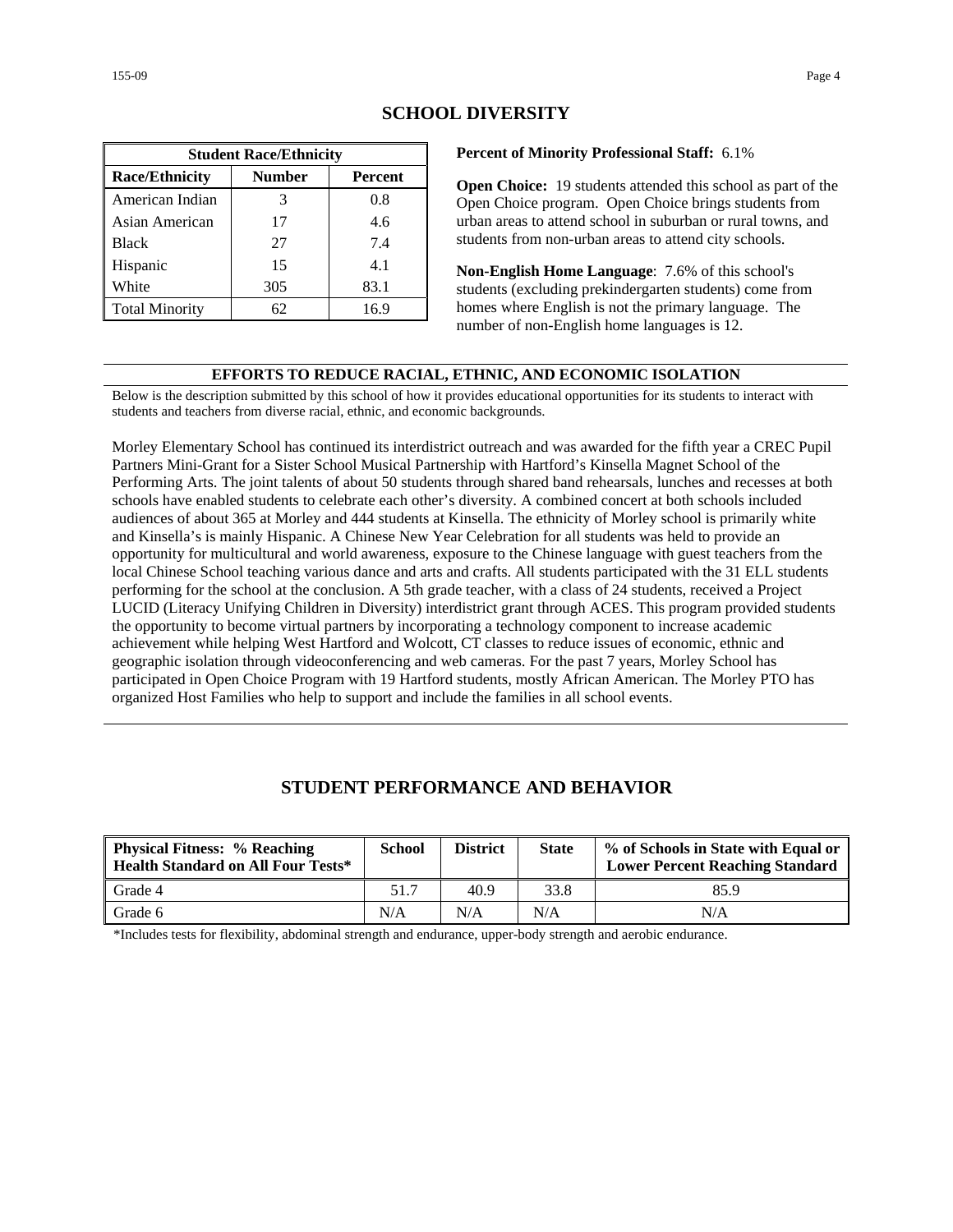| <b>Grade and CMT</b><br><b>Subject Area</b> | <b>School</b> | <b>District</b> | <b>State</b> | % of Schools in State<br>with Equal or Lower<br><b>Percent Meeting Goal</b> | These results reflect<br>the performance of |
|---------------------------------------------|---------------|-----------------|--------------|-----------------------------------------------------------------------------|---------------------------------------------|
| Grade 3 Reading                             | 76.7          | 65.1            | 52.0         | 90.0                                                                        | students with                               |
| Writing                                     | 86.7          | 76.0            | 63.4         | 94.1                                                                        | scoreable tests who<br>were enrolled in the |
| <b>Mathematics</b>                          | 86.7          | 71.9            | 60.0         | 94.7                                                                        | district at the time of                     |
| Grade 4 Reading                             | 70.5          | 70.7            | 55.9         | 73.6                                                                        | testing, regardless of                      |
| Writing                                     | 65.6          | 71.0            | 62.9         | 51.9                                                                        | the length of time                          |
| <b>Mathematics</b>                          | 63.9          | 71.7            | 60.3         | 55.2                                                                        | they were enrolled<br>in the district.      |
| Grade 5 Reading                             | 77.4          | 71.6            | 62.2         | 77.2                                                                        | Results for fewer                           |
| Writing                                     | 85.5          | 75.2            | 64.5         | 87.9                                                                        | than 20 students are                        |
| <b>Mathematics</b>                          | 87.1          | 78.6            | 65.9         | 88.4                                                                        | not presented.                              |
| Science                                     | 85.2          | 62.5            | 54.9         | 93.8                                                                        |                                             |
| Grade 6 Reading                             | N/A           | N/A             | N/A          | N/A                                                                         |                                             |
| Writing                                     | N/A           | N/A             | N/A          | N/A                                                                         |                                             |
| <b>Mathematics</b>                          | N/A           | N/A             | N/A          | N/A                                                                         |                                             |

**Connecticut Mastery Test, Fourth Generation, % Meeting State Goal.** The Goal level is more demanding than the Proficient level, but not as high as the Advanced level, reported in the No Child Left Behind Report Cards.

For more detailed CMT results, go to [www.ctreports.](http://www.ctreports/)

To see the NCLB Report Card for this school, go to [www.sde.ct.gov](http://www.sde.ct.gov/) and click on "No Child Left Behind."

| <b>Student Attendance</b> | School | <b>District Elementary Sch.</b> | <b>State Elementary Sch.</b> |
|---------------------------|--------|---------------------------------|------------------------------|
| % Present on October 1    | 98.4   | 97.3                            | 96.4                         |

#### **Disciplinary Offenses**

Disciplinary offenses committed by students include all serious offenses, offenses involving drugs, alcohol, or tobacco, and all incidents resulting in suspension or expulsion. In the 2006-07 school year, 2 students were responsible for these incidents. These students represent 0.5% of the estimated number of students who attended this school at some point during the 2006-07 school year. For more information and data on disciplinary offenses, go to [www.sde.ct.gov](http://www.sde.ct.gov/), click on "CEDaR" and then on "Student

| <b>Number of Incidents by Disciplinary Offense Category, 2006-07</b> |                             |                       |  |
|----------------------------------------------------------------------|-----------------------------|-----------------------|--|
| <b>Offense Category*</b>                                             | <b>Location of Incident</b> |                       |  |
|                                                                      | <b>School</b>               | <b>Other Location</b> |  |
| Violent Crimes Against Persons                                       | N/A                         | N/A                   |  |
| <b>Sexually Related Behavior</b>                                     | N/A                         | N/A                   |  |
| Personally Threatening Behavior                                      | N/A                         | N/A                   |  |
| Theft                                                                | N/A                         | N/A                   |  |
| Physical/Verbal Confrontation                                        | N/A                         | N/A                   |  |
| Fighting/Battery                                                     | N/A                         | N/A                   |  |
| <b>Property Damage</b>                                               | N/A                         | N/A                   |  |
| Weapons                                                              | N/A                         | N/A                   |  |
| Drugs/Alcohol/Tobacco                                                | N/A                         | N/A                   |  |
| <b>School Policy Violations</b>                                      | N/A                         | N/A                   |  |
| Total                                                                | 3                           | 0                     |  |

Data." \* Counts by category may be suppressed to protect student privacy.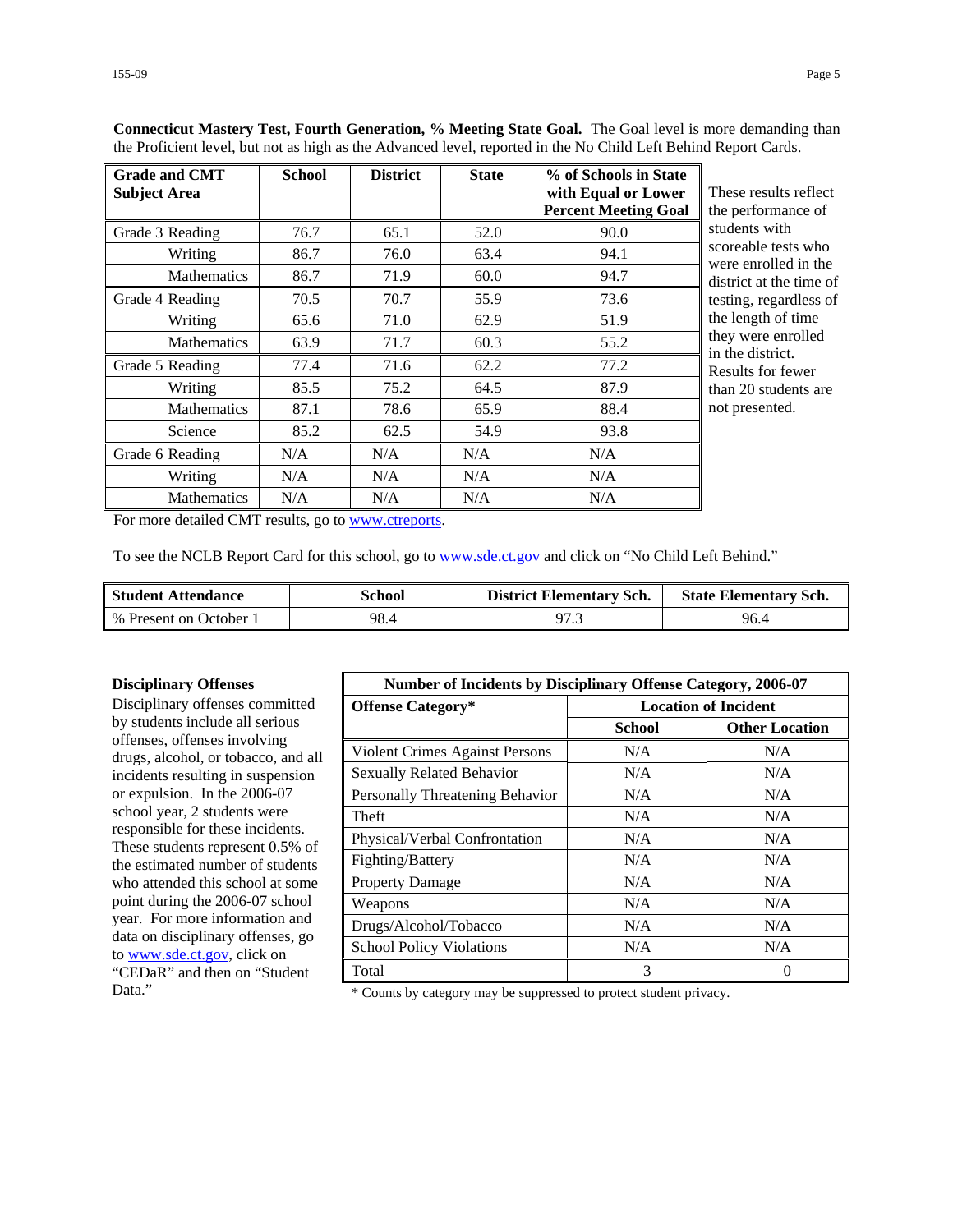The following narrative was submitted by this school.

An extensive analysis of student performance data over the past year was the basis for determining the effectiveness of our instruction and helped to plan our objectives for the year. As we track our CMT scores, Morley students consistently achieve growth over time. In 2007-2008, students achieved an 86.4% proficiency in reading, 95% in writing and 91.3% in math reflecting the focused impact of effective instruction. The progress in grade 3 scores, in which all students reached or exceeded mastery in reading, math and writing, revealed the successful communication and delivery of the K-5 curriculum across the grades. These efforts were accomplished through the Morley K-5 Grade Level and Cross Grade Level Professional Learning Communities including Special Education, ESOL, and Special Area teachers' assessment of data, and discussions about student needs. Specific goals per team were developed taking into consideration the differentiated needs of each student. Those students needing extra support were targeted as well as those needing further challenge. Continued focus on developing interim and formative assessments and analysis will continue to identify specific areas of strength and weakness as we reconstruct our School Improvement Plan with on-going measurement of progress.

Every classroom (18), Vocal Music and Art Rooms equipped with SmartBoards, and 2 mobile lab carts with 23 laptops, afford regular and special education students the tools for achieving through various modalities by integrating technology. Focusing on using Connecticut's Framework for RTI (Scientific Research-Based Interventions) will further enhance the improvement of education for all students.

The Morley School Improvement Council with PTO support consists of parents, teachers, curriculum specialist and school administration in an open setting, and focuses on the social and emotional goals of the school through character education programs. For the 5th year, SIC offered the Parenting Program of Discipline with Love and Logic, training about 25 families. Close to 200 families have been trained over the years. In addition, parents are encouraged to set up personal meetings, send e-mails and/or letters to the staff or principal for community feedback and ideas about any issues.

Experienced staff is utilized as mentors as well as the principal and curriculum specialist, and will continue to assist and support newer staff through collegiality meetings and workshop offerings.

#### **SUPPLEMENTAL SCHOOL INFORMATION**

The space below was optionally used by this school to describe aspects of the school not presented elsewhere in the profile.

Our Accomplishments:

An exemplary school due to a talented staff, diligent students and a committed community.

Curriculum and School Programs:

\*Focus on literacy through the school theme of Readers Become Leaders at Morley School.

\*Assemblies highlighting reading; Readers Become Leaders Celebrations, School-wide SSR, and Dr. Seuss Read Across America with Family and Friends Day.

\*Artist-in residence, Puppeteer Dan Butterworth, integrated creative interactive activities in each classroom utilizing the West Hartford K-5 Social Studies Units as students performed with their handmade puppets

\*Responsive Classroom Character Education Model Morning Meetings build a sense of community

\*Morley Tech Buddies enhanced video conferencing, SmartBoard, scanning, and mobile lab skills

\*Third year of establishing Morley Grade Level Professional Learning Communities for collegial analysis of state and district data and student work, development of interim assessments, and sharing of successful practices while on-going planning of next action steps

Community Outreach and Partnerships

\*Fifth year of offering Discipline with Love and Logic Parenting Program

\*PTO's annual Pond House Fundraiser Event helps to complete SmartBoard installation in every classroom

\*Twelfth annual K-2 Kids Red Wagon Food Drive to support West Hartford Community Foodshare

\*West Hartford Chamber of Commerce Mentor Program supported 2 students

\*PTO Monthly Lunchtime Book Swaps encouraged the home/school reading connection

\* CREC Sister School Musical Mini Grant with Kinsella Magnet School of the Performing Arts in Hartford